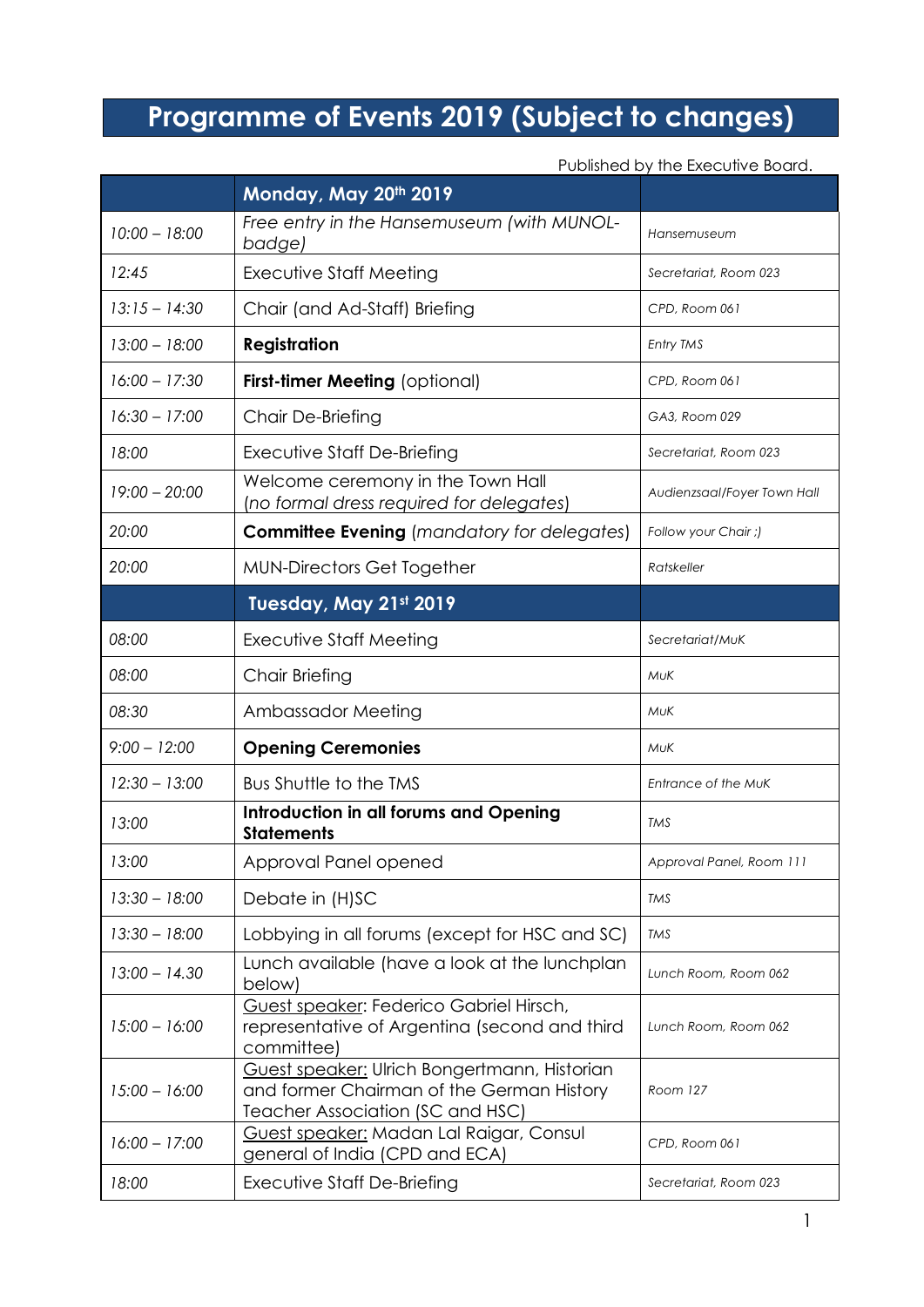| $18:15 - 18:45$ | Chair De-Briefing                                                                         | GA3, Room 029                            |
|-----------------|-------------------------------------------------------------------------------------------|------------------------------------------|
| 18:00           | <b>MUN Directors Party</b>                                                                | Mr. Harz' place                          |
| 20:00           | <b>MUNOL Chill Out</b>                                                                    | Strandsalon                              |
|                 | Wednesday, May 22nd 2019                                                                  |                                          |
| 08:15           | Chair Briefing                                                                            | GA3, Room 029                            |
| 08:30           | Executive Staff Meeting                                                                   | Secretariat, Room 023                    |
| $09:00 - 16:00$ | All forums in session                                                                     | TMS                                      |
| 09:00 - 16:00   | Approval Panel open                                                                       | Approval Panel, Room 111                 |
| $10:30 - 11:30$ | Guest speaker: Dr. Tobias Bayr, GEOMAR (CPD<br>and EC)                                    | Lunch Room, Room 062                     |
| $12:00 - 14:00$ | Lunch available                                                                           | Lunch Room, Room 062                     |
| 14:00           | MUN Directors meeting with the Financial<br>Manager (payments)                            | Approval Panel, Room 111                 |
| $14:15 - 14:45$ | Chair workshop (for interested delegates)                                                 | Room 127                                 |
| $15:00 - 16:00$ | Guest speaker: Richard Yoneoka, Consul<br>general of the USA (first and fourth committee) | Lunch Room, Room 062                     |
| 16:00           | Executive Staff De-Briefing                                                               | Secretariat, Room 023                    |
| $16:15 - 16:45$ | Chair De-Briefing                                                                         | GA3, Room 029                            |
| 18:00           | <b>Committee Movie Evening (mandatory for</b><br>delegates)                               | Cinestar Stadthalle, meet your<br>Chair: |
| 19:30           | <b>MUN Directors Evening</b>                                                              | <b>CVJM</b>                              |
|                 | Thursday, May 23rd 2019                                                                   |                                          |
| 08:15           | Chair Briefing                                                                            | GA3, Room 029                            |
| 08:30           | Executive Staff Meeting                                                                   | Secretariat, Room 023                    |
| $09:00 - 17:00$ | All forums in session                                                                     | TMS                                      |
| $09:00 - 16:45$ | Approval Panel open                                                                       | Approval Panel, Room 111                 |
| $11:00 - 12:00$ | Guest speaker: Dr. Patrick Rosenow, United<br>Nations Association of Germany (SC and HSC) | Lunch Room, Room 062                     |
| $12:30 - 14:30$ | Lunch available                                                                           | Lunch Room, Room 062                     |
| $15:00 - 16:00$ | Guest speaker: Helena Peltonen-Gassmann,<br>Transparency International (HRC, SCT)         | Lunch Room, Room 062                     |
| 16:30           | Executive Staff De-Briefing                                                               | Secretariat, Room 023                    |
| 17:00           | Free Evening                                                                              |                                          |
| $17:15 - 20:30$ | Chair De-Briefing, Resolution Booklet Creation                                            | Computer Room 131                        |
|                 |                                                                                           |                                          |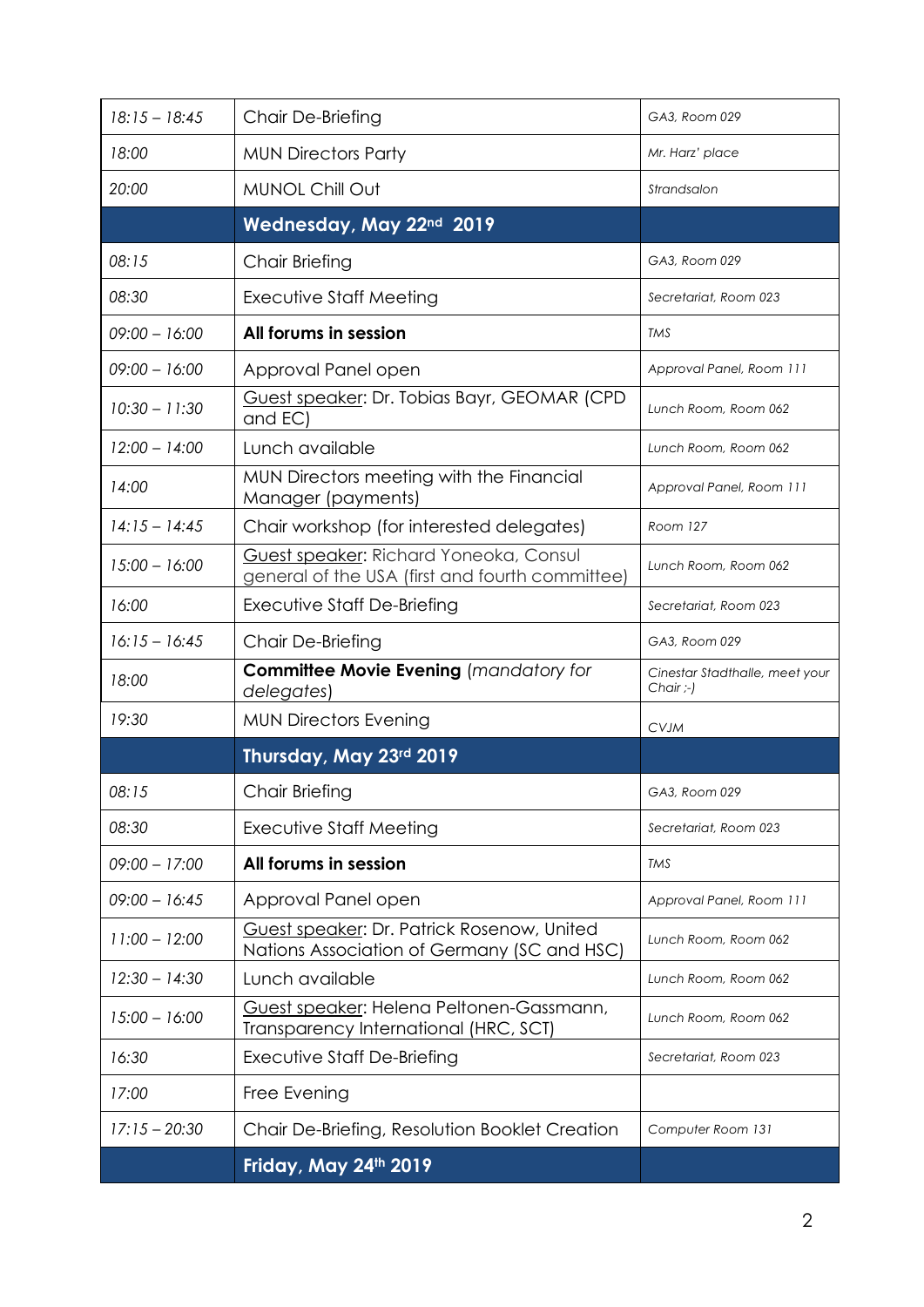| 08:15           | Chair Briefing I (Commissions/SCT/Councils)                             | GA3, Room 029                       |
|-----------------|-------------------------------------------------------------------------|-------------------------------------|
| 08:15           | Chair Briefing II (Committees of the GA)                                | Hansemuseum                         |
| 08:30           | <b>Executive Staff Meeting</b>                                          | Secretariat, Room 023               |
| $09:00 - 17:00$ | <b>SCT and Councils in session</b>                                      | TMS                                 |
| $09:00 - 17:00$ | <b>ECOSOC</b> in session                                                | CPD, Room 061                       |
| $09:00 - 17:00$ | <b>General Assembly in session</b>                                      | Hansemuseum                         |
| 11:30-13:00     | Guest speaker: Captain Maximilian Eigen,<br>German Federal Defence (GA) | Hansemuseum                         |
| $12:00 - 14:00$ | Lunch available                                                         | Lunch Room, Room<br>062/Hansemuseum |
| $14:30 - 15:30$ | MUN Director meeting with the Executive<br><b>Board</b>                 | Approval Panel, Room 111            |
| $17:15 - 17:45$ | Chair De-Briefing I (Commissions/SCT/Councils)                          | GA3, Room 029                       |
| $17:15 - 17:45$ | Chair De-Briefing II (Committees of the GA)                             | Hansemuseum                         |
| 17:00           | <b>Executive Staff De-Briefing</b>                                      | Secretariat, Room 023               |
| 18:00           | Members' meeting MUNOL association                                      | ECA, Room 129                       |
| 19:30           | <b>MUN Directors Dinner</b>                                             | Kartoffelkeller                     |
| 21:00           | <b>MUNOL Party</b>                                                      | Cargo Boat                          |
|                 |                                                                         |                                     |
|                 | Saturday, May 25th 2019                                                 |                                     |
| 08:15           | Chair Briefing I (Commissions/SCT/Councils)                             | GA 3, Room 029                      |
| 08:15           | Chair Briefing II (Committees of the GA)                                | OzD                                 |
| 08:30           | <b>Executive Staff Meeting</b>                                          | Secretariat, Room 023               |
| $09:00 - 13:30$ | <b>General Assembly in session</b>                                      | OzD                                 |
| $09:00 - 13:30$ | <b>ECOSOC</b> in sessions                                               | CPD, Room 061                       |
| $09:00 - 14:15$ | <b>SCT and Councils in session</b>                                      | TMS                                 |
| $10:00 - 18:00$ | Free entry in the Hansemuseum (with MUNOL-<br>badge)                    | Hansemuseum                         |
| $12:30 - 13:30$ | Lunch available for SCT and Councils                                    | Lunch Room, Room 062                |
| $13:30 - 14:15$ | Lunch available for ECOSOC                                              | Lunch Room, Room 062                |
| $13:30 - 14:15$ | Lunch available for GA                                                  | <b>OzD</b>                          |
| 14:00           | Bus shuttle to the OzD for SCT and Councils                             | Entrance of the TMS                 |
| 14:30           | Bus shuttle to the OzD for ECOSOC                                       | Entrance of the TMS                 |
| $15:00 - 17:00$ | <b>Closing Ceremonies</b>                                               | <b>OzD</b>                          |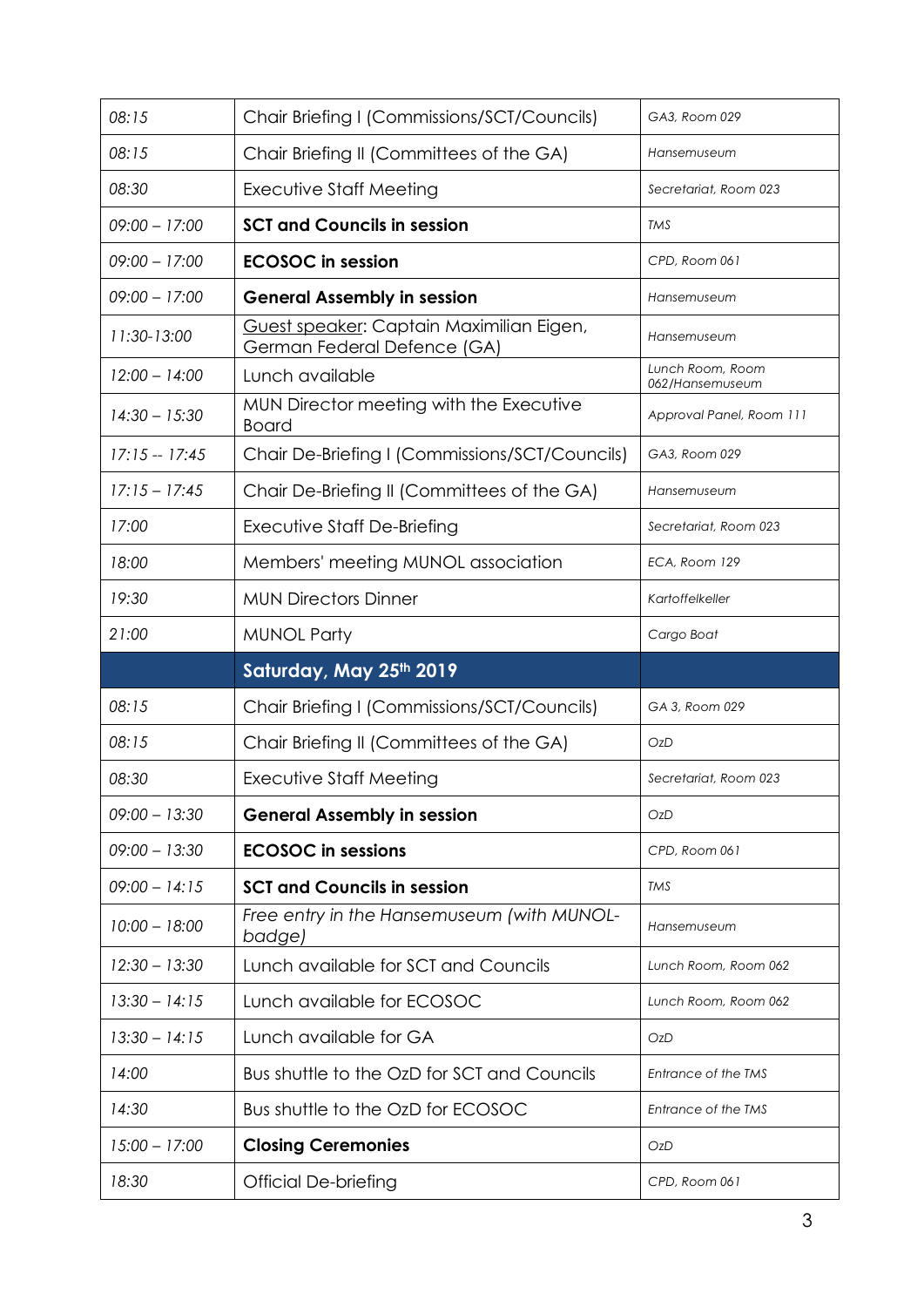- "(H)SC": Security Council, Historical Security Council
- GA= General Assembly
- ECOSOC= Economic and Social Council
- TMS = Thomas-Mann-Schule
- MuK = Musik- und Kongresshalle
- OzD = Oberschule zum Dom
- Hansemuseum = European Hansemuseum

## **Where to find…**

| Friday<br>Saturday<br>Tuesday/<br>Forum<br>Wednesday/Thursday<br>GA <sub>1</sub><br>027<br>028<br>GA <sub>2</sub><br>GA (Hansemuseum)<br>GA (OzD)<br>029<br>GA <sub>3</sub><br>124<br>GA4<br><b>CPD</b><br>061<br>ECOSOC (Room 061)<br>ECOSOC (Room 061)<br><b>EC</b><br>123 |  |
|------------------------------------------------------------------------------------------------------------------------------------------------------------------------------------------------------------------------------------------------------------------------------|--|
|                                                                                                                                                                                                                                                                              |  |
|                                                                                                                                                                                                                                                                              |  |
|                                                                                                                                                                                                                                                                              |  |
|                                                                                                                                                                                                                                                                              |  |
|                                                                                                                                                                                                                                                                              |  |
|                                                                                                                                                                                                                                                                              |  |
|                                                                                                                                                                                                                                                                              |  |
|                                                                                                                                                                                                                                                                              |  |
|                                                                                                                                                                                                                                                                              |  |
|                                                                                                                                                                                                                                                                              |  |
|                                                                                                                                                                                                                                                                              |  |
|                                                                                                                                                                                                                                                                              |  |
|                                                                                                                                                                                                                                                                              |  |
|                                                                                                                                                                                                                                                                              |  |
|                                                                                                                                                                                                                                                                              |  |
|                                                                                                                                                                                                                                                                              |  |
|                                                                                                                                                                                                                                                                              |  |
| <b>ECA</b><br>129                                                                                                                                                                                                                                                            |  |
|                                                                                                                                                                                                                                                                              |  |
| <b>HRC</b><br>025<br>025<br>025                                                                                                                                                                                                                                              |  |
|                                                                                                                                                                                                                                                                              |  |
| 125<br>125<br>SCT<br>125                                                                                                                                                                                                                                                     |  |
|                                                                                                                                                                                                                                                                              |  |
|                                                                                                                                                                                                                                                                              |  |
| <b>HSC</b><br>128<br>128<br>128                                                                                                                                                                                                                                              |  |
|                                                                                                                                                                                                                                                                              |  |
| SC<br>126<br>126<br>126                                                                                                                                                                                                                                                      |  |
|                                                                                                                                                                                                                                                                              |  |

## **Lunchplan**

| Forum           | Tuesday | Wednesday | Thursday | Friday | Saturday |
|-----------------|---------|-----------|----------|--------|----------|
| GA 1            | 13:00   | 12:00     | 12:30    |        |          |
| GA <sub>2</sub> | 13:00   | 12:00     | 12.30    | 13:00  | 13:30    |
| GA <sub>3</sub> | 13:00   | 12:20     | 12:50    |        |          |
| GA4             | 13:20   | 12:20     | 12:50    |        |          |
| <b>CPD</b>      | 13:20   | 12:40     | 13:10    |        |          |
| EC              | 3:40    | 12:40     | 13:10    | 12:00  | 13:30    |
| <b>ECA</b>      | 13:40   | 13:00     | 13:30    |        |          |